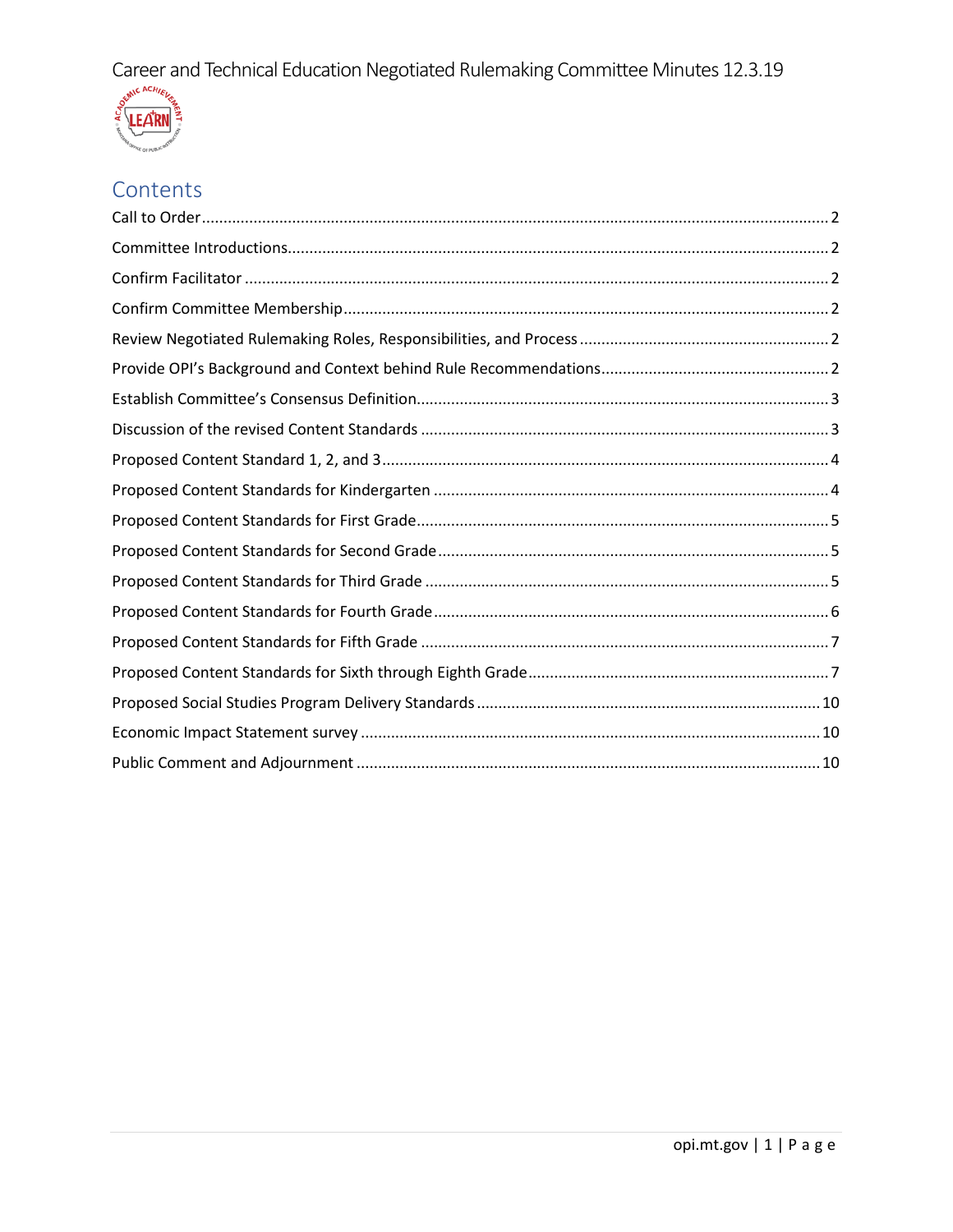

<span id="page-1-0"></span>The meeting was called to order at 10:00 am by Office of Public Instruction (OPI) Content Standards and Instruction Division Administrator Colet Bartow. Housekeeping items, such as internet connectivity and speakerphones, were discussed. Ms. Bartow reminded everyone that the meeting was a public meeting that was being recorded.

### <span id="page-1-1"></span>Committee Introductions

Committee members, OPI staff, and facilitator Kirsten Madsen, introduced themselves and discussed how their experiences, expertise, and representation contributes to the committee's work. Career, Technical and Adult Education Division Administrator TJ Eyer thanked the committee for their work.

### <span id="page-1-2"></span>Confirm Facilitator

Ms. Madsen reviewed her role as facilitator for the committee, and asked for confirmation of her nomination as facilitator. The committee voted unanimously to confirm Kirsten Madsen as facilitator of the negotiated rulemaking process. After she was confirmed as facilitator, Ms. Madsen reviewed the meeting agenda.

### <span id="page-1-3"></span>Confirm Committee Membership

Ms. Madsen asked the committee to verify their intent to part of the committee. Everyone present and virtually confirmed their intent to part of the committee.

### <span id="page-1-4"></span>Review Negotiated Rulemaking Roles, Responsibilities, and Process

Ms. Madsen reviewed the roles and responsibilities of the committee in the negotiated rulemaking process, and the process itself. Ms. Madsen read a passage from the 1889 Course of Study for the Common Schools of Montana. The committee confirmed that the groups that would be the most impacted by the rule changes were represented. Ms. Madsen said that OPI is not required to accept the committee's recommendations, and for the committee to aim for the "sweet spot" of including enough details in the standards while allowing flexible for schools to meet their individual needs.

### <span id="page-1-5"></span>Provide OPI's Background and Context behind Rule Recommendations

Ms. Bartow gave the big picture view as to why the committee was meeting. She reviewed the proposed timeline for the committee and states the dates in the timeline reflect the statutory deadlines. Ms. Bartow reviewed the Montana Administrative Procedures Act (MAPA) timeline.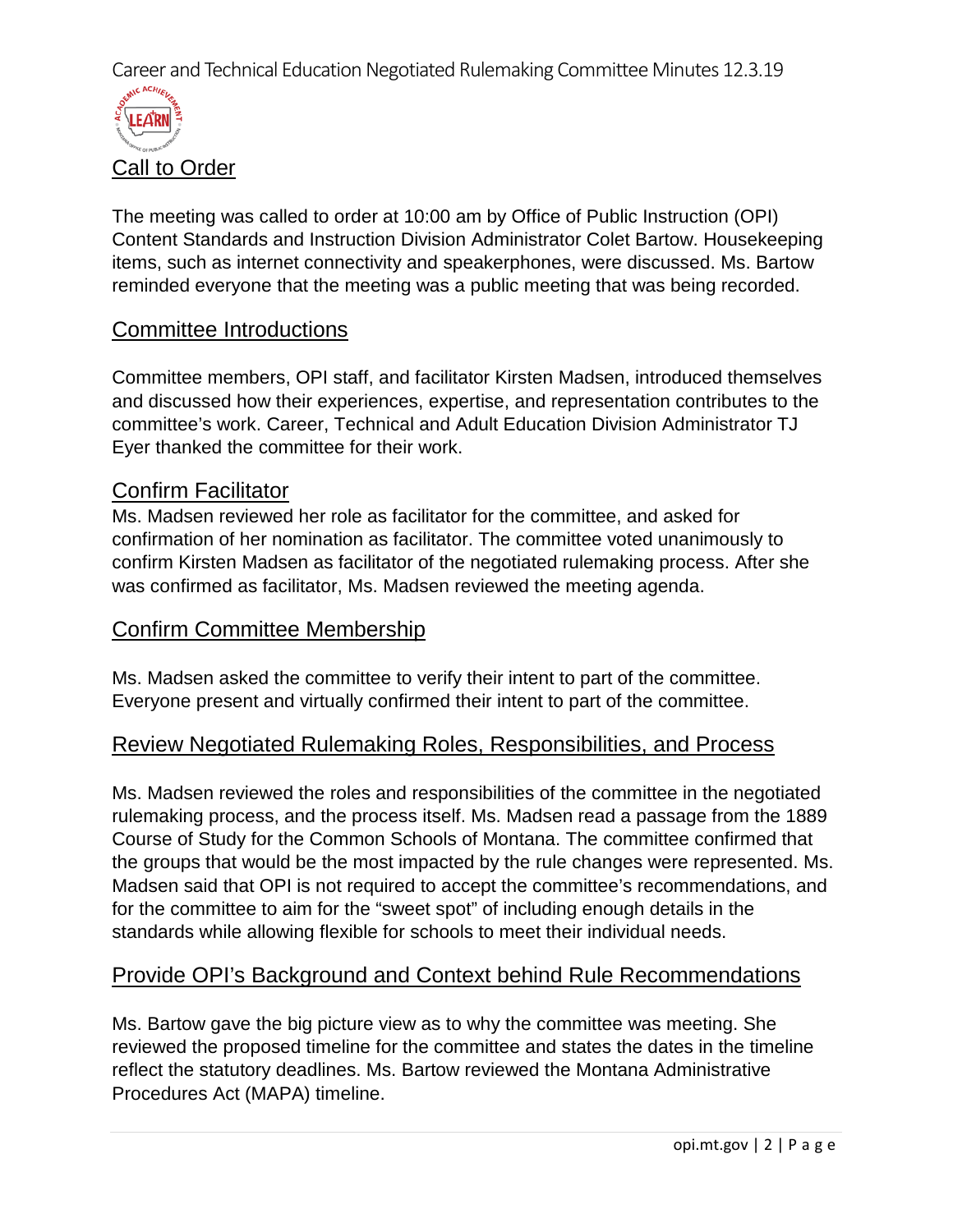

Ms. Bartow led the discussion about OPI's background and context behind the rule recommendations, and the work of the standards writing team. She reviewed the guidelines approved by the Board of Public Education (BPE) and that the board approved the change to make all content standards go from kindergarten to grade 12 in 2016. She explained that the new content standards had to be free of jargon, measurable, and included the integration of Indian Education for All. Committee member David Pafford stated he was surprised to see the Career and Technical Education (CTE) standards at the elementary level and asked why for the change. Ms. Bartow said there was an emphasis on the progression of skills, with general skills at the lower grades and critical thinking, collaboration and problem solving at the higher grades. Family and Consumer Sciences Specialist Megan Vincent said the point is to encourage career exploration and development prior to the  $6<sup>th</sup>$  grade. Ms. Vincent said the standards were written with elementary teachers in mind, since they are already endorsed to teach CTE. Committee member Martha Potter said the children will need these skills to work in the world. Ms. Bartow highlighted some comments from the standards writing team.

# <span id="page-2-0"></span>Establish Committee's Consensus Definition

Ms. Madsen lead the discussion on what consensus means to the committee. The committee agreed that a thumb up meant they understood and were in agreement with the proposal; a thumb sideways meant they did not understand the proposal; and a thumb down meant they understood the proposal and did not agree with it.

### <span id="page-2-1"></span>Discussion of the revised Content Standards

Ms. Madsen led the discussion on the rule recommendations. The rule recommendations were reviewed section by section. The committee started its review with Content Standard 1.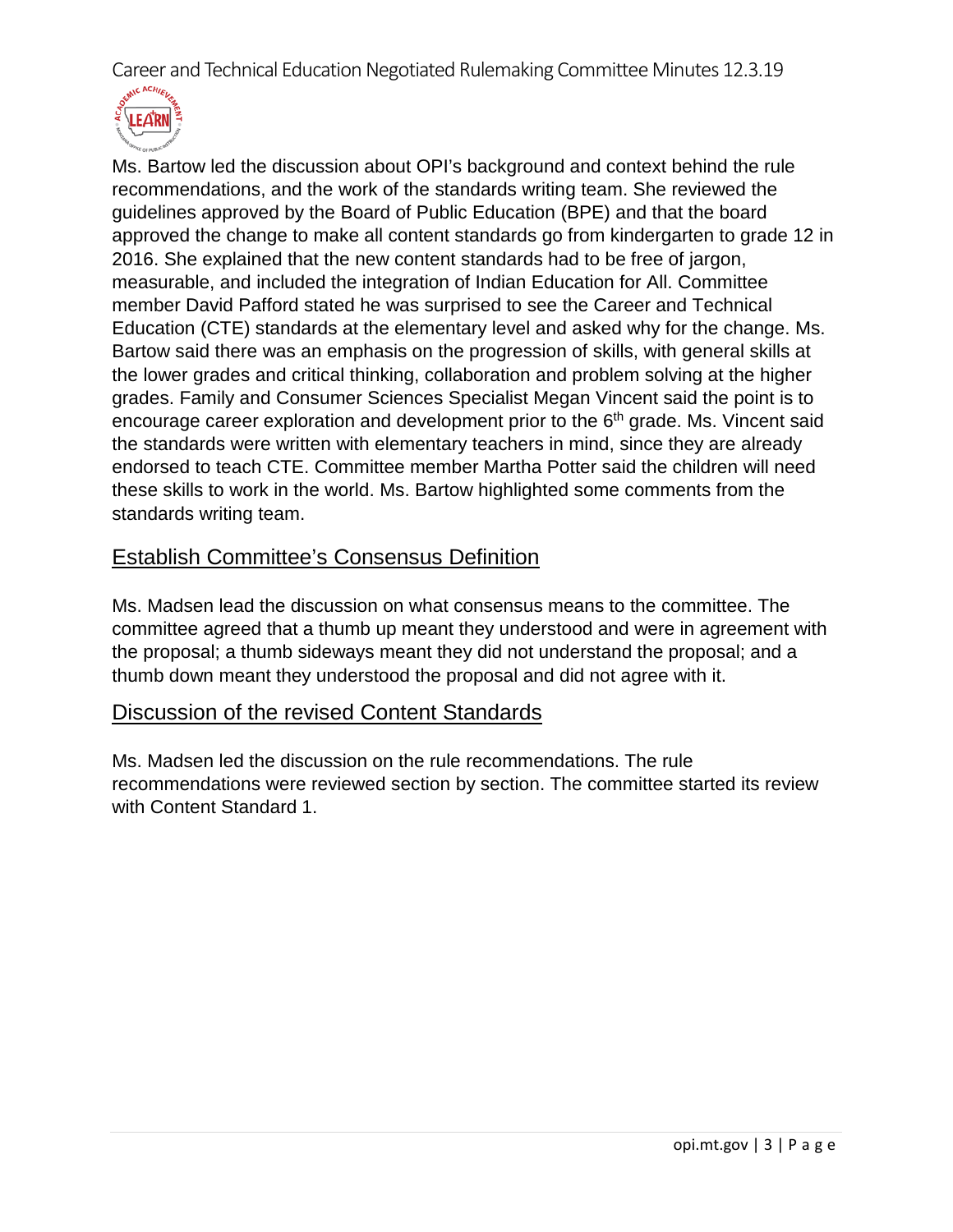

# <span id="page-3-0"></span>Proposed Content Standard 1, 2, and 3

The committee read and discussed the proposed Content Standard 1. The committee made no changes to the standard.

The committee read and discussed the proposed Content Standard 2 and 3. The committee discussed whether to include the additional pathways of finance, government and public administration, STEM (science, engineering and math), and military sciences to the list of career pathways. The committee also discussed how to define career pathways in the standards.

The committee revised Content Standard 2 from:

"2. Students will learn career and technical education content across all programs of study and integrated with academic content."

to

"2. Students will learn career and technical education content across all programs of study, also known as Career Pathways, and integrated with academic content."

The committee revised Content Standard 3 to include finance, government and public administration and STEM in the list of programs of study.

After reviewing the revised content standards, the committee reached a consensus and approved the content standards as revised.

### <span id="page-3-1"></span>Proposed Content Standards for Kindergarten

The committee reviewed the proposed content standards for Kindergarten. Committee member Heather Jarrett asked if these standards were crosswalked with other standards. Ms. Bartow explained the standards were crosswalked with early learning standards and other standards. There was a discussion concerning the rigor of the standards for kindergartners. The committee revised proposed Content Standard 1 from:

"1.b. identify more than one way to solve a problem

1.d. identify and describe various careers"

to

"1.b. explore more than one way to solve a problem

1.d. identify various careers"

The committee reached a consensus on the content standards for Kindergarten, and approved the content standards as revised.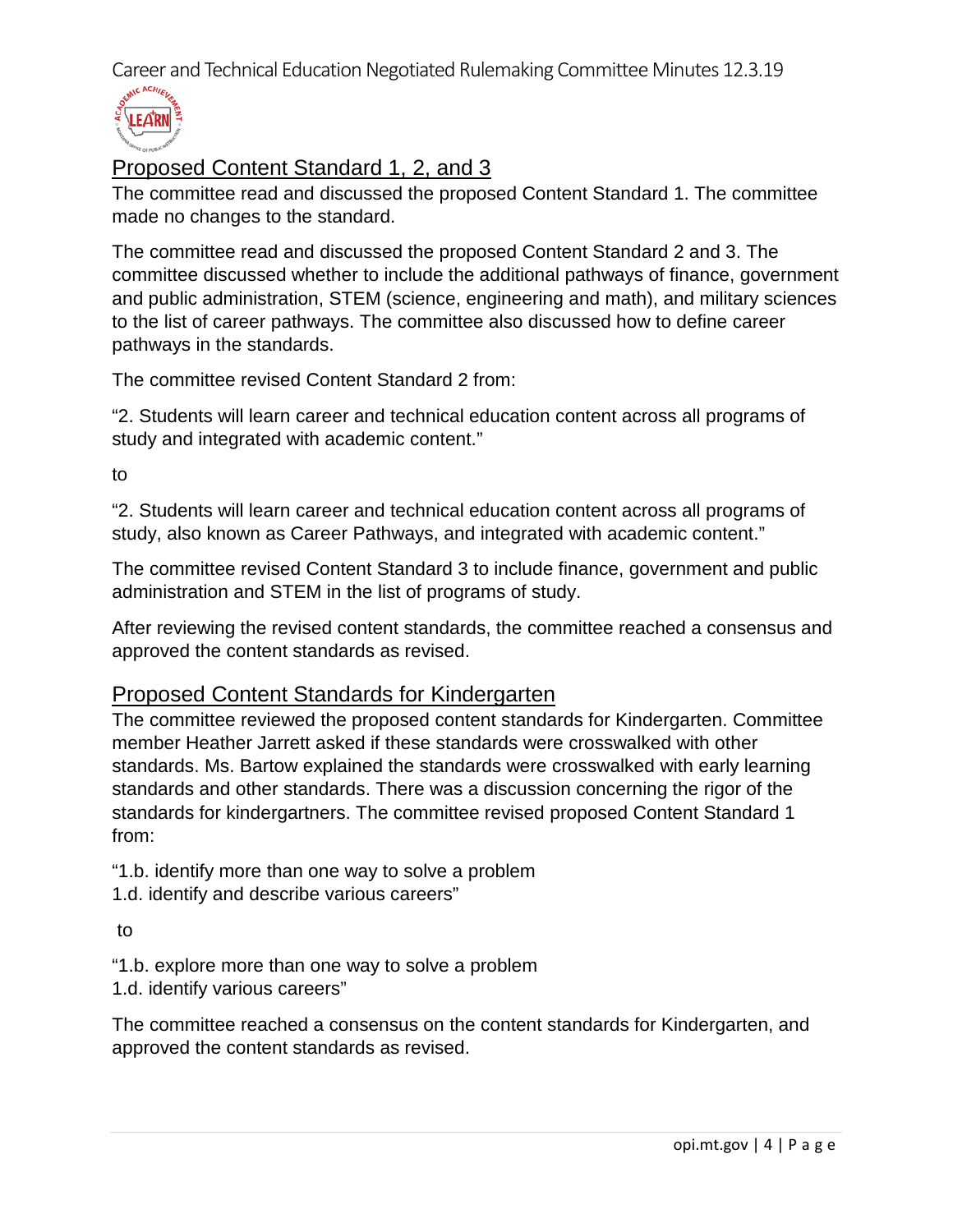

# <span id="page-4-0"></span>Proposed Content Standards for First Grade

The committee reviewed the proposed content standards for First Grade. The committee discussed the need for a glossary of terms, and it was agreed to add a glossary to the standards. The committee discussed the need for students to have a cultural/global awareness in first grade.

The committee revised the proposed Content Standard 1 from:

"1.e.i. identify various careers

1.g.i. identify strategies to develop a sense of inclusion"

to

"1.e.i. identify and describe various careers

1.g.i. explore an awareness of cultural diversity to develop a sense of inclusion"

After reviewing the revised content standards, the committee reached a consensus and approved the content standards as revised.

# <span id="page-4-1"></span>Proposed Content Standards for Second Grade

The committee reviewed the proposed content standards for Second Grade. The committee discussed what examples of workplace safety the students could understand. The committee revised proposed Content Standard 1 from:

"1.d.i. discuss ways people work together"

to

"1.d.i. discuss ways people work together to solve problems"

After reviewing the revised content standards, the committee reached a consensus and approved the content standards as revised.

# <span id="page-4-2"></span>Proposed Content Standards for Third Grade

The committee reviewed the proposed content standards for Third Grade. The committee discussed the appropriateness of some of the standards for third graders and grade level progression of difficulty. There was a discussion regarding the wording of the standards. The committee revised Content Standard 1.a.i from:

"i. identify characteristics of being an employee"

to

"i. identify characteristics of being a productive employee"

The committee revised Content Standards 1.i from: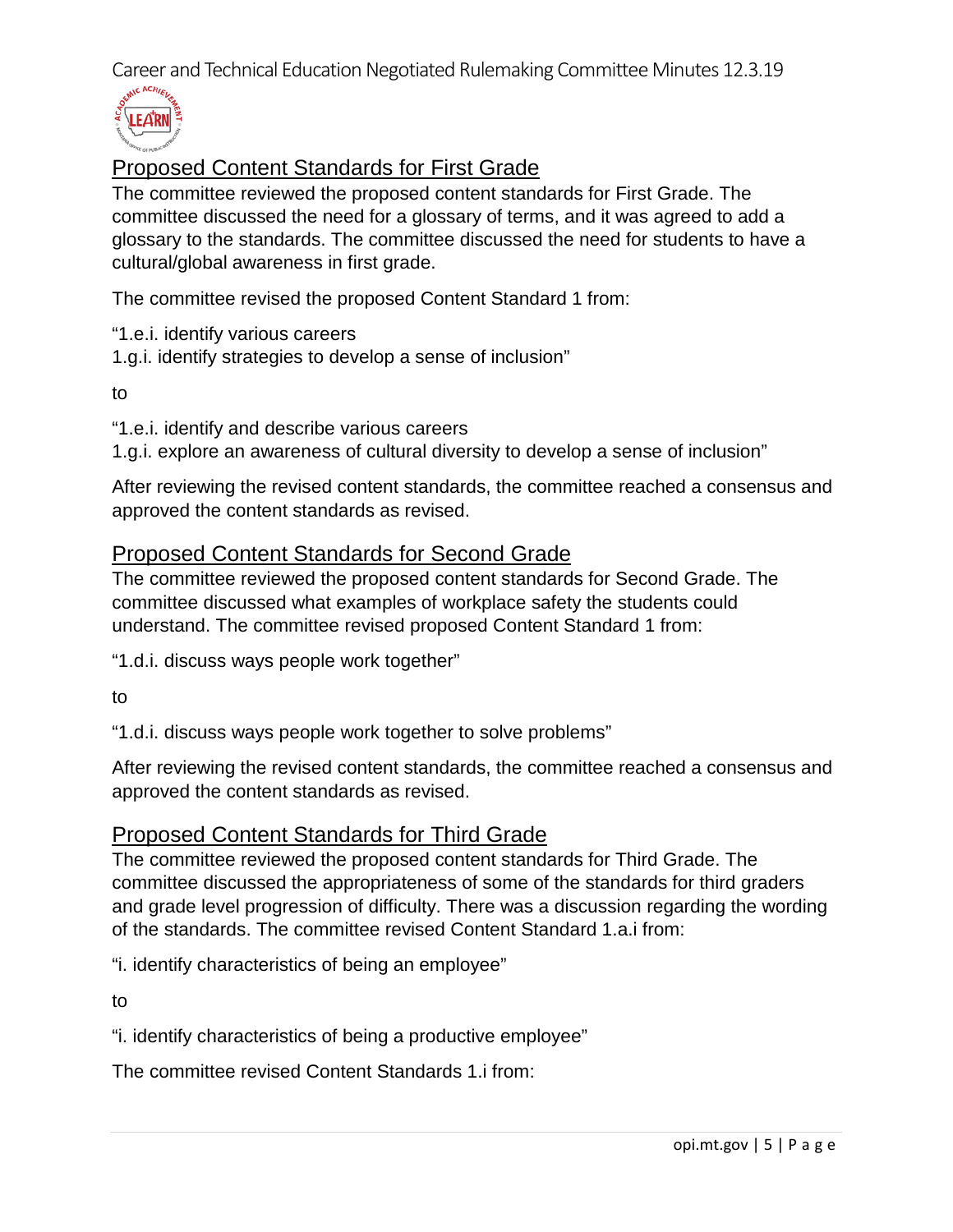

"i. compare career options that align with personal interest

ii. apply and manage resources efficiently and effectively"

to

"i. explore career options that align with a variety of personal interests ii. explore how work relates to meeting needs for goods, clothing, shelter, and other necessities for living"

The committee revised Content Standard 1.k.i from:

"i. identify and mitigate barriers to productive communication"

to

"i. recognize and understand barriers to productive communication"

After reviewing the revised content standards, the committee reached a consensus and approved proposed content standards as revised.

# <span id="page-5-0"></span>Proposed Content Standards for Fourth Grade

The committee reviewed the proposed content standards for Fourth Grade. The committee discussed the appropriateness of some of the standards for fourth graders and grade level progression of difficulty. There was a discussion regarding the wording of the standards. The committee revised Content Standard 1.c.i from:

"i. practice compromise and conflict resolution"

to

"i. practice compromise, consensus, and conflict resolution"

The committee revised Content Standard 1.d.iii from:

"iii. identify and explain the consequences of improper personal protective equipment use"

to

"iii. identify and explain the consequences of both proper and improper personal protective equipment use"

The committee moved Content Standard 1.g.ii to 1.k.ii.

The committee revised Content Standard 1.i.i from:

"i. explore education requirements for different career options"

to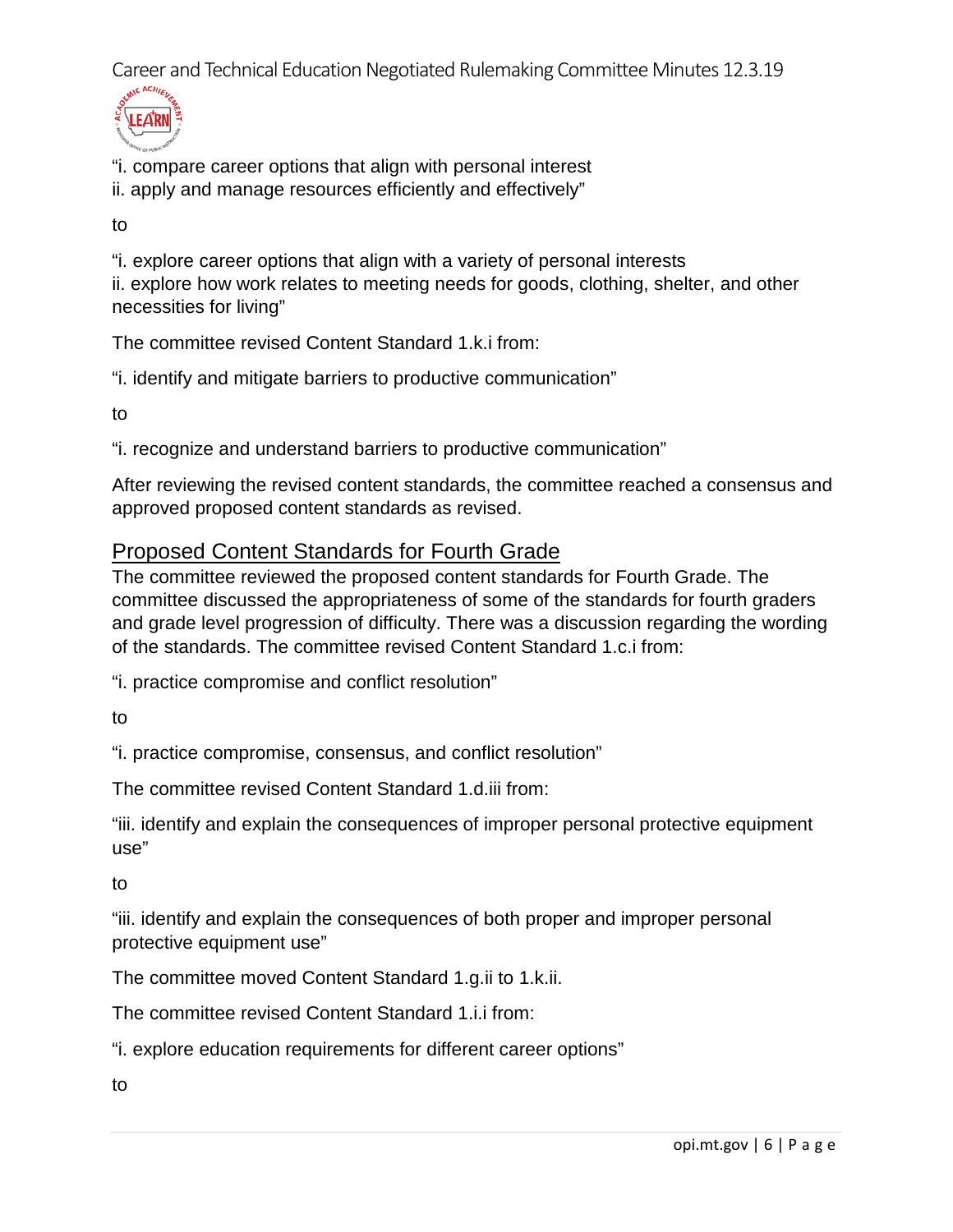

"i. describe how work relates to meeting needs for goods, clothing, shelter, and other necessities for living"

After reviewing the revised content standards, the committee reached a consensus and approved proposed content standards as revised.

# <span id="page-6-0"></span>Proposed Content Standards for Fifth Grade

The committee reviewed the proposed content standards for Fifth Grade. The committee discussed if introducing career pathways was a developmentally appropriate topic for fifth graders. The committee determined it was developmentally appropriate since the topic corresponded to the CTE content standards for Sixth through Eighth Grade. The committee decided to capitalize the phrase Career Pathways throughout the standards. The committee revised Content Standard 1.j.i from:

"i. describe how work relates to meeting needs for goods, clothing, shelter, and other necessities for living"

to

"i. explore education requirements for different career options"

The committee revised Content Standard 1.i.i from:

"i. collaboratively set teamwork roles and goals"

to

"i. work collaboratively across cultures when setting teamwork roles and goals"

After reviewing the revised content standards, the committee reached a consensus and approved proposed content standards as revised.

### <span id="page-6-1"></span>Proposed Content Standards for Sixth through Eighth Grade

The committee reviewed the proposed content standards for Sixth through Eighth Grade. There was a discussion of the definition of the term employability skills and the need for some vagueness in the standards.

The committee revised Content Standard 1.b.i from:

"i. develop a product using oral, pictorial, or multimedia"

to

"i. develop a product using oral, illustrative, or multimedia"

The committee revised Content Standard 1.c.ii from:

"ii. identify how peers influence personal well-being"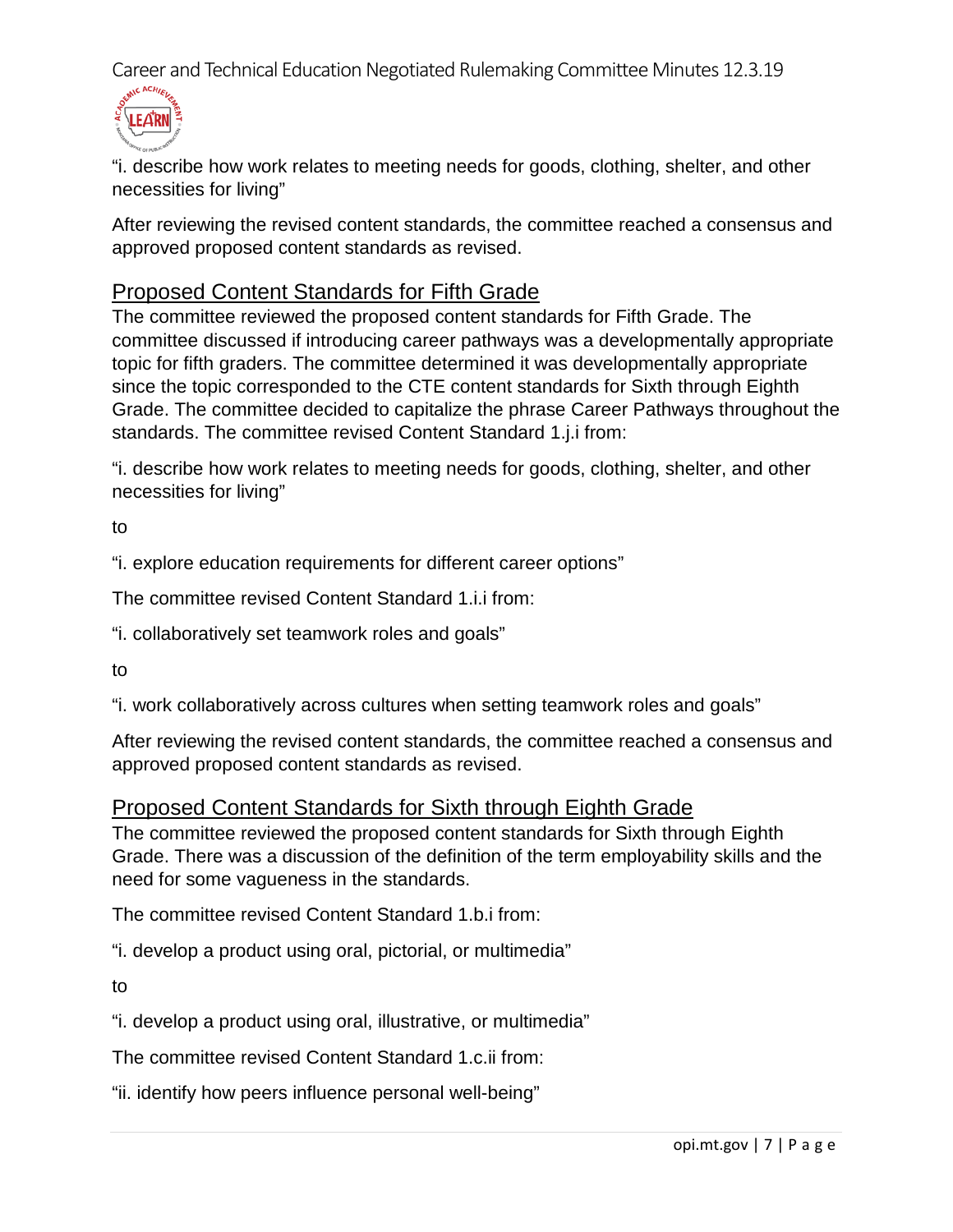

to

"ii. identify how peers positively or negatively influence personal well-being"

The committee revised Content Standard 1.j.ii from:

"ii. organize and synthesize information about career skills and requirements for applications"

to

"ii. identify job opportunities, and organize and synthesize information about career skills and requirements for applications"

After reviewing the revised content standards, the committee reached a consensus and approved proposed content standards as revised.

# Proposed Content Standards for Ninth through Twelfth Grade

The committee reviewed the proposed content standards for Ninth through Twelfth Grade. There was a discussion about how these standards would actually work in a classroom or school setting without putting undue burdens on smaller schools.

The committee revised Content Standard 1.f.i from:

"i. design and implement an innovation to improve the workplace"

to

"i. design and implement an innovation"

The committee revised Content Standard 1.i.i from:

"i. apply laws and regulations to personnel situations to help employees perform their jobs according to employer rules and expectations"

to

"i. apply laws, regulations, and policies to personnel situations that help employees perform their jobs according to employer rules and expectations"

The committee revised Content Standard 1.j.iii from:

"iii. Construct applications, resumes, and necessary work-related documents"

to

"iii. Construct and complete resumes, applications, and necessary work-related documents

iv. identify and evaluate job descriptions that align to a selected Career Pathway and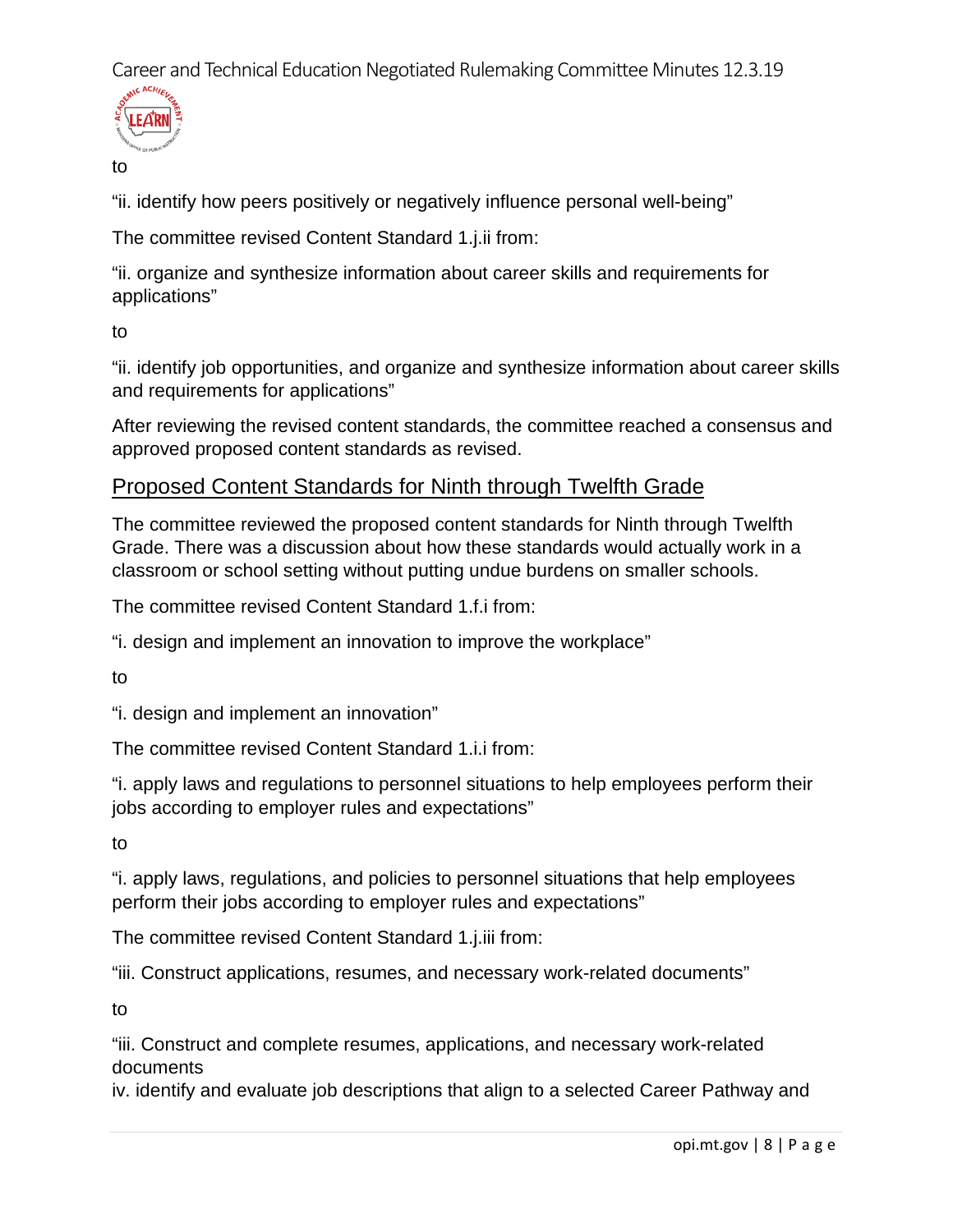

the necessary skill set

v. prepare and practice for to demonstrate skills needed for job interviews in a selected Career Pathway"

After reviewing the revised content standards, the committee reached a consensus and approved proposed content standards as revised.